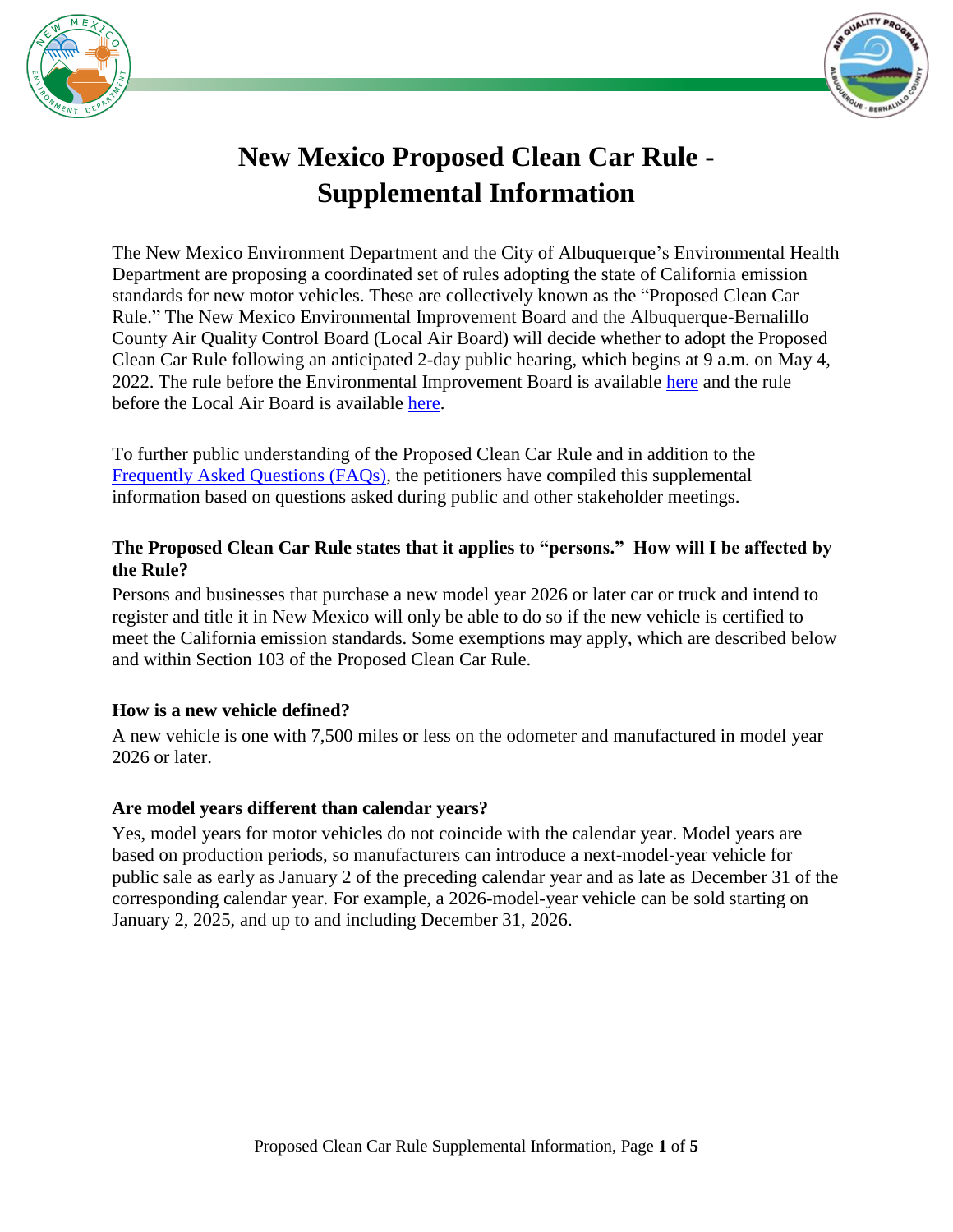



#### **How can I be sure to buy a car that meets the requirements of the Proposed Clean Car Rule?**

Dealers can only sell a vehicle for registration in New Mexico if the vehicle meets the California emission standards. If a person buys a car or truck from a New Mexico dealership, the dealer should be able to ensure that the individual is buying a compliant vehicle. Persons that purchase a new model year 2026 or later car or truck from a private seller and intend to register and title it in New Mexico will need to verify that vehicle meets the California emission standards and show proof upon registration.

## **If the Proposed Clean Car Rule is adopted, will I still be able to buy a pickup truck?**

Yes. The Proposed Clean Car Rule does not prohibit the sale of pickup trucks, SUVs, or any other type of passenger vehicle.

## **Will the Proposed Clean Car Rule require that I buy an electric vehicle?**

No. The Proposed Clean Car Rule does not mandate that anyone buy an electric vehicle. New Mexicans will still be able to buy the type of vehicle that best meets their needs, whether that is a car, truck, or SUV, and whether that vehicle is powered by gasoline, diesel, electricity, compressed natural gas, or hydrogen. The Proposed Clean Car Rule will require that conventional gas and diesel-powered vehicles sold in New Mexico be cleaner and will make more zero-emission vehicles available.

#### **What are zero-emission vehicles?**

A zero-emission vehicle produces zero emissions of any common air pollutant or greenhouse gas, excluding emissions from air conditioning systems, under any possible operating modes or conditions. Under the Proposed Clean Car Rule, zero-emission vehicles earn credits that count towards a manufacturer's zero-emission vehicle delivery requirements. The most common vehicles that can earn zero-emission vehicle credits include plug-in hybrid electric vehicles, full battery-electric vehicles, and fuel cell electric vehicles.

## **What if I inherit a relatively new model year 2026 or later vehicle from a deceased relative in another state, can I register it in New Mexico?**

Yes. The Proposed Clean Car Rule has an exemption for vehicles that are transferred through inheritance.

#### **Can I register a vehicle that I buy out of state because my vehicle has been wrecked, stolen, or becomes inoperable in another state?**

Yes. The Proposed Clean Car Rule has an exemption for vehicles that are purchased out of state to replace a vehicle that has become inoperable or stolen while the owner is out-of-state.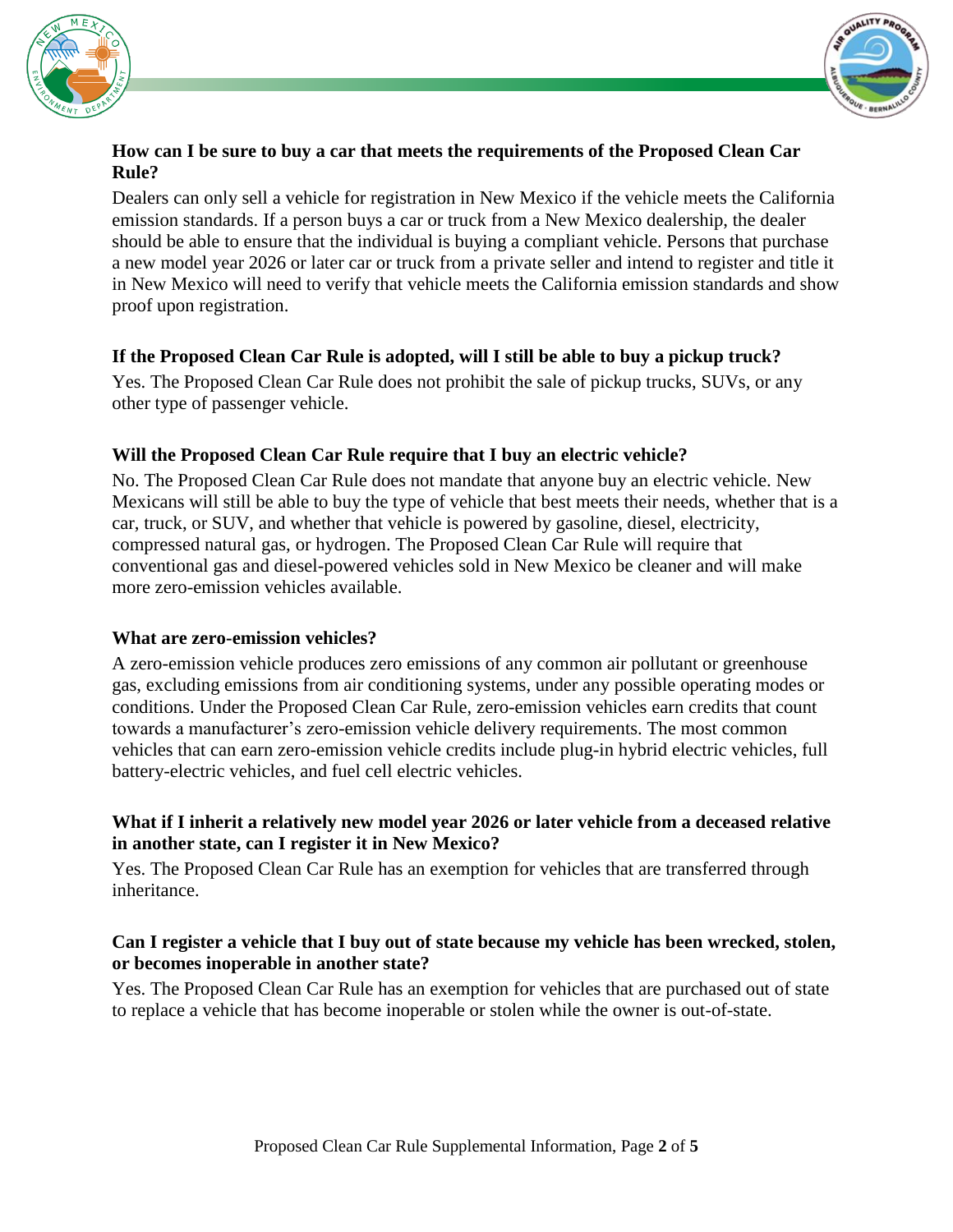



#### **Can I sell or trade-in a non-certified new model year 2026 or later vehicle to a New Mexico dealer?**

Under the Proposed Clean Car Rule, a person is not allowed to sell a new, non-certified vehicle in New Mexico unless the vehicle will be registered out-of-state or meets one of the proposed exemptions. Each dealer will likely have its own rules about accepting trade-ins of non-certified vehicles since the same requirements apply – the vehicle can only be re-sold if it will be registered out-of-state or meets one of the proposed exemptions. There are no limitations on the re-sale of a vehicle that is not new, meaning it has more than 7,500 miles on it or is older than model year 2026.

# **If the Proposed Clean Car Rule is adopted, will cars and trucks sold in New Mexico become more expensive?**

Vehicles that meet the Proposed Clean Car Rule will likely have a slightly increased up-front cost in the early years of the Rule, which will be more than recouped over the life of the vehicle due to fuel savings. The main effect of the Proposed Clean Car Rule will be to increase the number of zero-emission vehicles offered for sale to New Mexicans interested in buying the cleanest car available.

## **Don't electric vehicles cost more than gas- and diesel-powered cars and trucks?**

Increased competition is expected to decrease the sticker price of electric cars and trucks, as more models are introduced into the market. Additionally, the lifetime ownership cost of electric vehicles is, on average, less than a fossil-fuel vehicle resulting from the reduced fueling and maintenance costs.

#### **If the Proposed Clean Car Rule is adopted, can I still buy a new car in Arizona, Colorado, or Texas and register it here in New Mexico?**

Yes, provided that the vehicle you buy meets the California emission standards required in the Proposed Clean Car Rule. Currently, almost all new vehicles offered for sale in the U.S. are certified as "50-state vehicles," meaning they meet both California and federal emission standards. Before purchasing a vehicle out of state, the New Mexico Environment Department recommends confirming that your vehicle is 50-state certified. Of the states that border New Mexico, Colorado is the only state that has adopted California emission standards.

# **I live on tribal lands; how will the Proposed Clean Car Rule affect me?**

If you live on tribal lands and you purchase a vehicle with the intent of registering it with the New Mexico Motor Vehicle Division, the vehicle will need to meet the Proposed Clean Car Rule standards.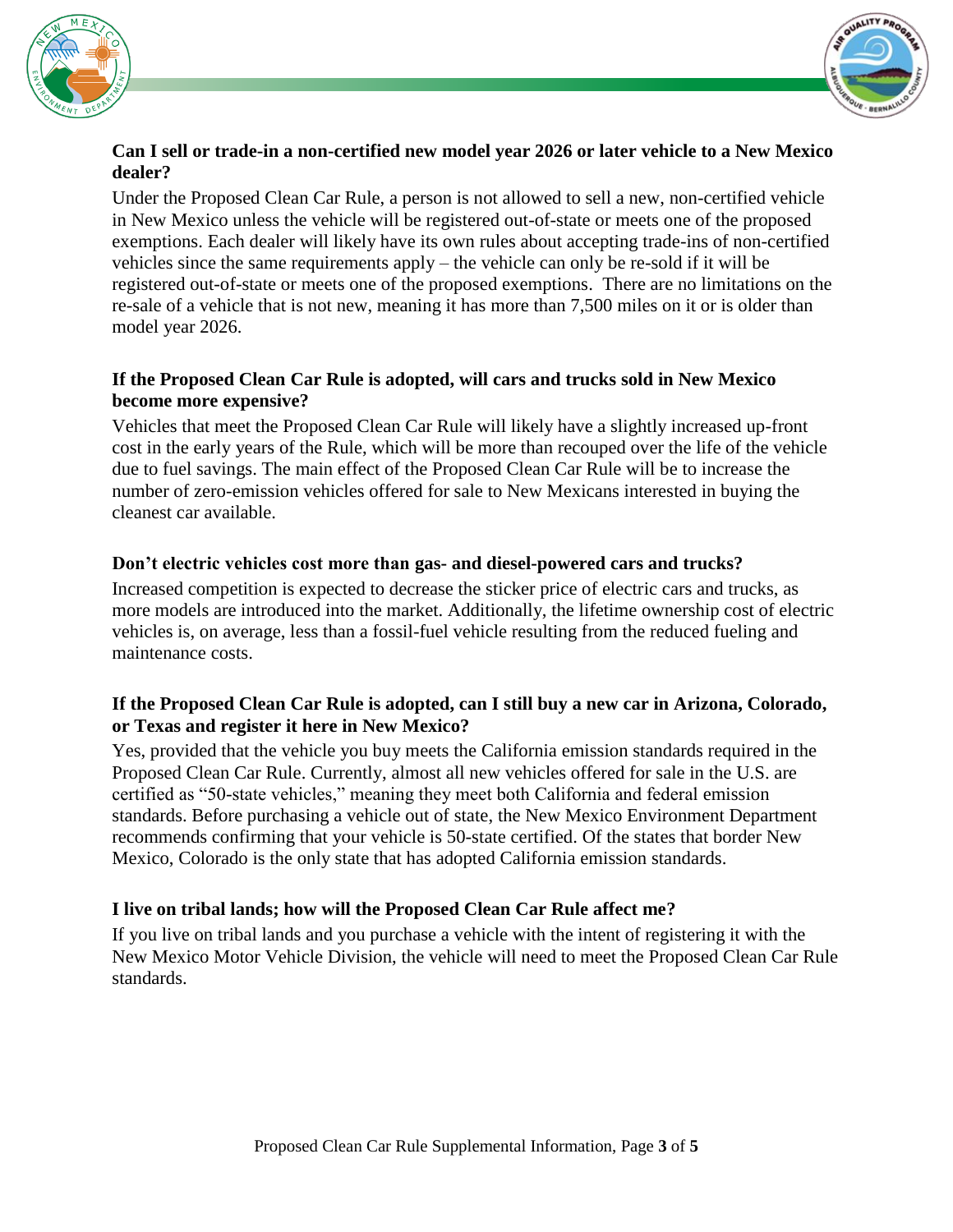



## **Under what other circumstances might a person be exempt from the Proposed Clean Car Rule?**

Examples of exemptions include a vehicle that is:

- A custom and assembled car that is primarily intended for exhibitions and not used for daily transport
- Acquired through circumstances such as death, inheritance, divorce, merger, bankruptcy, court judgment, or foreclosure
- Purchased by a non-resident before establishing residency
- A right-hand-drive configuration purchased by a rural postal carrier for work.

These are reasonable exemptions to avoid imposing an undue burden on New Mexicans who purchase or receive a non-certified vehicle due to circumstances beyond their control.

## **Will New Mexico dealers still be able to trade with dealers in those states?**

Yes, New Mexico dealers will still be able to trade with dealers in neighboring states, provided that the vehicles they offer for sale and registration in New Mexico meet the California emission standards.

## **Can a dealer sell a vehicle that doesn't meet the Proposed Clean Car Rule?**

A dealer may sell or re-sell a model year 2026 or later vehicle with 7,500 miles or less that is not California certified only if the vehicle will be registered outside of New Mexico or meets one of the proposed exemptions. A dealer may sell a vehicle that is older than model year 2026 or has greater than 7,500 miles on the odometer regardless of whether it is California certified because the Proposed Clean Car Rule does not apply until model year 2026, and then only applies to new vehicles.

#### **Are new vehicle engines required to meet the California emission standards?**

Yes, new vehicle engines must meet the Proposed Clean Car Rule standards. This prevents a consumer from replacing the engine in a certified vehicle with a non-certified engine.

# **Does the Proposed Clean Car Rule regulate motorcycles or off-road vehicles?**

No, motorcycles and off-road vehicles are not regulated by the Proposed Clean Car Rule.

## **Does the Proposed Clean Car Rule change the vehicle emissions testing program in Albuquerque-Bernalillo County?**

No, the proposed rule does not impact the vehicle emissions testing program in Albuquerque-Bernalillo County, which operates under a different set of rules.